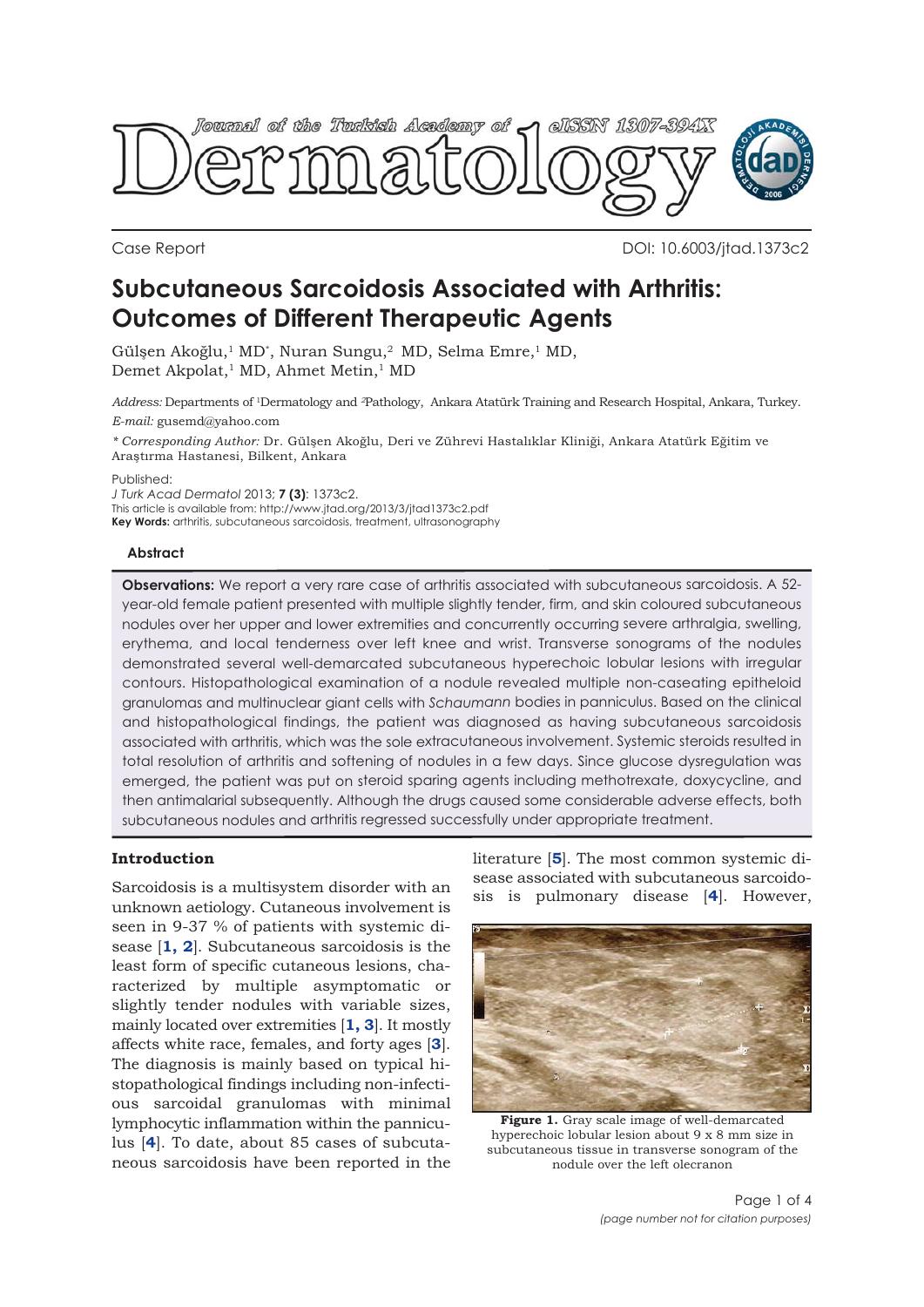

**Figure 2. (a)** Multiple granulomatous lesions involving panniculus (H&E, x 40); **(b)** naked granuloma formation with multinuclear giant cells and epitheloid histiocytes surrounded with minimal lymphocytic inflammation (H&E, x 200); **(c)** concentric calcium deposits in the multinuclear giant cell (H&E, x 400)

association of arthritis and subcutaneous sarcoidosis is a very rare presentation and was only reported in 4 cases in the literature [**4, 6**]. In this report, we describe a patient with subcutaneous sarcoidosis and arthritis, which was the sole extracutaneous involvement.

#### **Case Report**

A 52-year-old female patient presented to our outpatient clinic with multiple slightly tender firm subcutaneous swellings over her upper and lower extremities and severe arthralgia over left knee and wrist, lasting for 2 months. Arthralgia and cutaneous lesions had emerged concurrently. She denied trauma to joints or drug injections sites of cutaneous lesions. She did not have fever. Family history was unremarkable. She was on medication with oral antidiabetic and antihypertensive drugs for years. Dermatological examination revealed bilaterally and asymmetrically located multiple skin coloured firm subcutaneous nodules sized about 2x1 – 2x3 cm in diameter over upper and lower limbs, which could be noticed by palpation, not by inspection. The left knee and wrist had moderate oedema, localized erythema and inflammation. Transverse sonograms of the nodules demonstrated several well-demarcated subcutaneous hyperechoic lobular lesions measuring up to 3x1 cm in diameter with irregular contours (**Figure 1**). Histopathological examination of a nodule revealed multiple non-caseating epitheloid granulomas surrounded with minimal lymphocytic inflammation in panniculus. Concentric calcium deposits (Schaumann bodies) were seen in the multinuclear giant cells (**Figures 2a-c**). Stains for acid fast bacilli, fungus, and bacterial microorganisms were all negative.

Total blood count, liver, kidney, and thyroid function tests, urine analysis, serum angiotensin converting enzyme (ACE) and calcium levels and 24-hour urine calcium excretion were all within normal limits, except high fasting glucose (206 mg/dl). C-reactive protein was 11.3 mg/l (normal range: 0-4.99). Anti SSA, SSB, scl-70, Jo-1, SM, SM/RNP, antidsDNA, rheumatoid factor, antinuclear antibody, antithyroglobulin, and antithyroid peroxidase antibodies were negative. No pulmonary, cardiological, or ophthalmological involvement was detected. Based on the clinical and histopathological findings, the patient was diagnosed as having subcutaneous sarcoidosis associated with arthritis. The patient was put on 16 mg/d (approximately 0.25 mg/kg) oral methyprednisolone therapy. The nodules became rapidly softer and arthritis completely resolved in a few days; however, therapy was stopped because of uncontrolled blood glucose alterations. Then, 200 mg/day doxycycline was initiated. However, the nodules did not regress and even rose in number within 2 months. Treatment was switched to weekly sc injections of 15 mg methotrexate (MTX) which provided regression of almost all lesions within 2 weeks. After 4 months of therapy, the patient ceased MTX by herself and came to her control visit in which leukopenia due to MTX was detected. The white blood cell count rose to normal range 2 weeks after MTX was stopped; however, multiple new lesions emerged rapidly within this period. Therefore, 400 mg/d of hydroxychloroquine (approximately 6.5 mg/kg/d) was initiated. Total regression was observed after 1 month of therapy. Since no new lesions or systemic progression of the disease was detected for about 6 months, the dosage was reduced to 300 mg/d. After 2 months, development of loss of peripheral visual fields obstructed the therapy. The patient is in remission for 4 months without any treatment and coming for her regular follow-ups.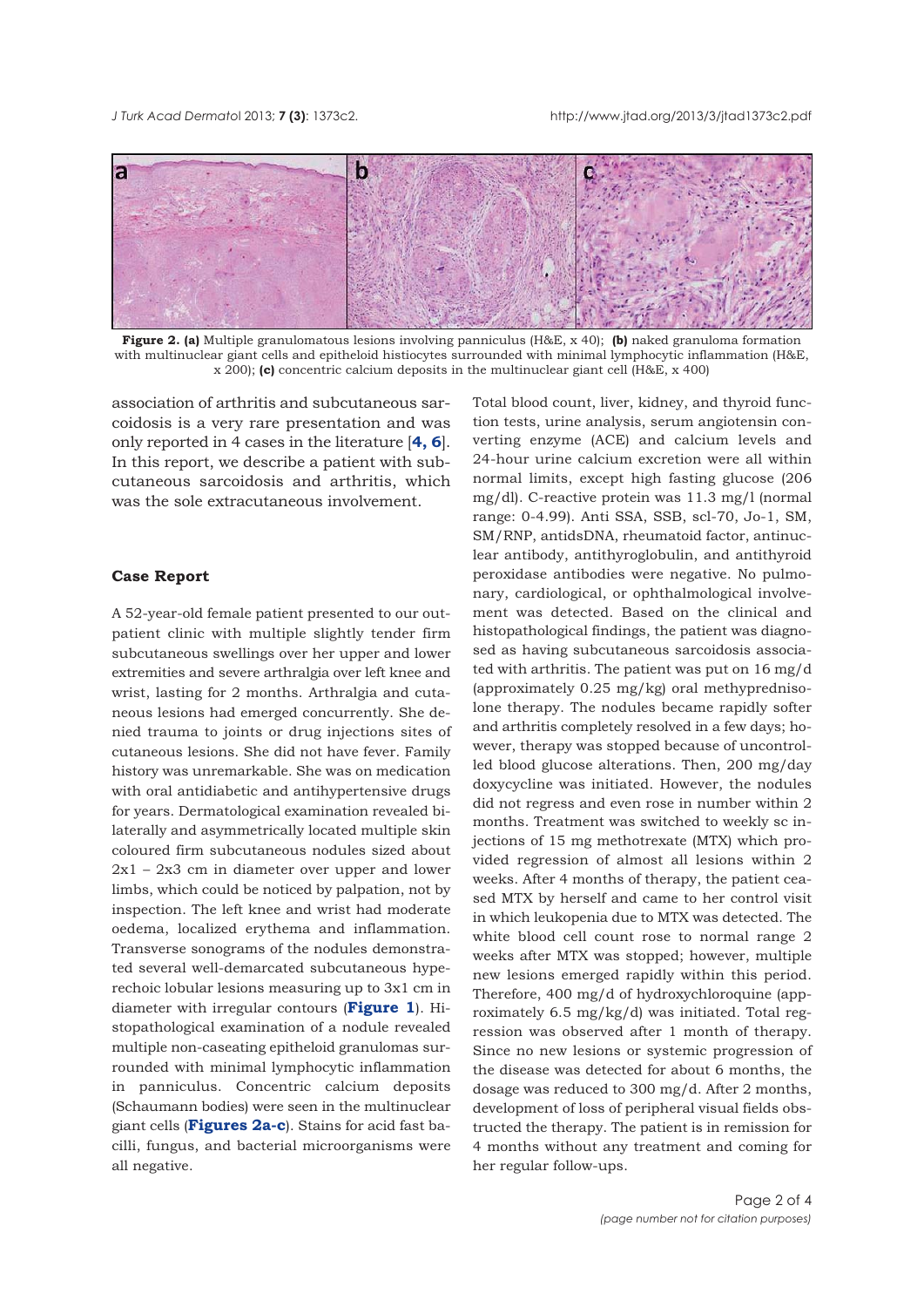## **Discussion**

In this case, we described a patient with subcutaneous sarcoidosis with arthritis in detail. The evaluation of these nodules was the important key point for diagnosis. The differential diagnosis of subcutaneous sarcoidosis includes various nodular lesions [**5, 7**].

Ultrasonographic examination of a subcutaneous nodule is a helpful and non-invasive method which demonstrates the size, nature, depth of the nodule and also the relationship between the surrounding structures and vessels. Ultrasonography may easily detect isoechoic lipomas and epidermal cysts with dorsal acoustic amplification. Subcutaneous sarcoidal nodules have hypoechoic and hyperechoic parts, representing noncaseating granulomas and surrounding inflammatory infiltrate, respectively [**7**]. Consistent with these, sonograms of our case showed multiple hyperechoic lobular lesions in the subcutaneous tissue. Although these features were not specific, sonograms were informative for an initial evaluation before biopsy. The diagnosis of subcutaneous sarcoidosis was made based on the typical diagnostic criteria including sarcoidal granulomas in the panniculus. Histopathological findings and special stains for microorganisms differentiated other nodular lesions such as rheumatoid nodules, erythema induratum, deep fungal infections, foreign body reactions, leprosy, lymphoma, and cutaneous metastases of internal malignancies [**5, 7, 8**].

Subcutaneous sarcoidosis is reported to occur in 1.4-16.3 % of patients with systemic disease [**4, 9**]. Although this form is rare, subcutaneous sarcoidosis is strongly associated with systemic disease with a range of 80-93 % [**2, 3**]. Subcutaneous sarcoidosis was mostly reported in patients with radiologically stage 1 and active disease not more than 2 years although there is small number of patients [**9**]. In the largest case series of subcutaneous sarcoidosis, the most common systemic disease associated with subcutaneous sarcoidosis was pulmonary disease, especially bilateral hilar lymphadenopathy [**4**]. The others were uveitis, parotitis, uveitis, arthritis, mucositis, dactilitis, peripheral neuropathy, and renal disease. Tenosynovial involvement is also very rarely reported in patients with disseminated sarcoidosis presenting with subcutaneous nodules [10]. Serum ACE level is usually within normal

limits at the onset and during follow ups of patients with subcutaneous sarcoidosis. The elevated levels are associated with abnormal radiological findings. In our case, the medical history, typical clinical and laboratory examinations in addition to the histopathological findings of the nodules also differentiated rheumatoid, psoriatic, reactive, infectious or gouty arthritis. The patient had normal ACE levels and associated arthritis.

The association of arthritis and subcutaneous sarcoidosis is a very rare presentation and was only detected in 4 cases of 85 reported cases (4.7%) in the literature [**4, 6**]. *Cacoub* et al [**6**] described a 62-year-old female patient with subcutaneous sarcoidosis associated with arthritis, uveitis, pneumonitis, and heart involvement emerging 2 months after interferon alpha treatment for chronic hepatitis C infection. The symptoms resolved after stopping the drug and beginning systemic corticosteroid therapy. *Ahmed* and *Harshad* [**4**] reported only 3 cases with arthritis in their large case series; however, the details of these patients were not available for comparing with our patient. Best to our knowledge, the present case is the unique one describing subcutaneous sarcoidosis associated with only arthritis as the extracutaneous involvement.

Articular involvement in sarcoidosis may be up to 25% of patients. However, sarcoid arthritis is a very rare presentation with only 1,6% of patients with arthralgia. The majority of cases with arthritis are oligoarthritic or polyarthritic. Sarcoidosis arthritis may be classified into acute (transient) and chronic (persistent) types. Acute sarcoid arthritis often occurs as a component of Löfgren syndrome, which is characterized by the triad of erythema nodosum, bilateral hilar lymphadenopathy, and arthritis or arthralgia. Chronic type classically occurs in the setting of systemic sarcoidosis and persistent inflammation may cause destruction [**11**]. Acute sarcoid arthritis has a benign course without destruction as seen in the present case. Although our patient had acute onset of arthritis, the other manifestations of sarcoidosis did not reveal Löfgren syndrome.

Treatment of subcutaneous sarcoidosis depends on the localisation of the lesions and presence of systemic disease [**12**]. Potent topical and intralesional corticosteroids result in favourable responses for single lesion without